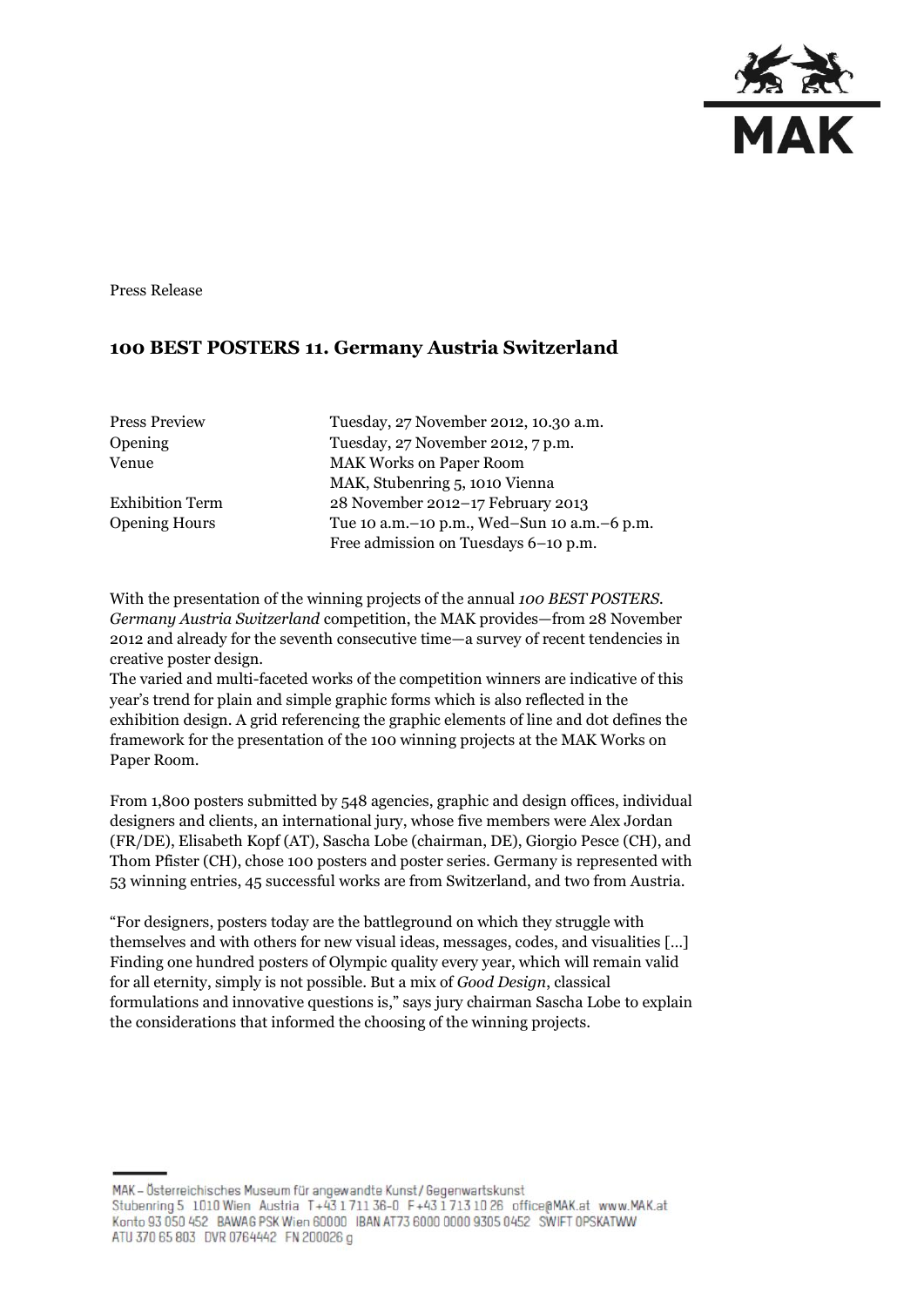

This year is already the fourth time that the *3007* design studio scored success for Austria: Eva Dranaz and Jochen Fill convince with their announcement posters for a local Viennese music venue, the *rhiz-bar modern*. The graphic visualization of experimental live music explores boundaries and is reflected in strongly emotionalizing subjects. The second winning project from Austria, designed by Christian Schlager and Marie Christine Schmid on the occasion of one Alumni Talk event of the Graphic Design class of the Vienna University of Applied Arts, is informed by the tradition of the picture puzzle, or rebus. The poster illustrates the different workplaces of designer Georg Schnitzer (*LondonWien*, *VVORK* und *Vandasye*) and relates them to each other in a surreal manner. The typography is positioned in an array of sketchily indicated moves, with connecting arrows which also establish the connection with the subject of his lecture, "Strategy."

The graphic and exhibition design for this year's competition was created by the students Marina Gärtner and Lena Haase as well as Isabel Thoma, Marita Schwenkedel, and Laura Hillebrandt in an interdisciplinary study project held at the Stuttgart State Academy of Art and Design. Taking its reference from the printed image and the written word, the exhibition design operates on grids of lines and dots, which, reduced to the very essential, are inscribed in a constructional system of poles and crossbeams.

The exhibition is accompanied by a catalogue: *100 beste Plakate 11. Deutschland Österreich Schweiz / Hundred Best Posters 11. Germany Austria Switzerland*, with contributions by Stephan Bundi, Sascha Lobe, and an illustrated essay by Anita Kühnel "Schwarz und Weiß im Meer der Farben" ["Black and White in a Sea of Colors"], Verlag Hermann Schmidt, Mainz, 2012,  $\epsilon$  34.80. Available at the MAK Design Shop.

Image material about the exhibition is available for download at MAK.at/presse.